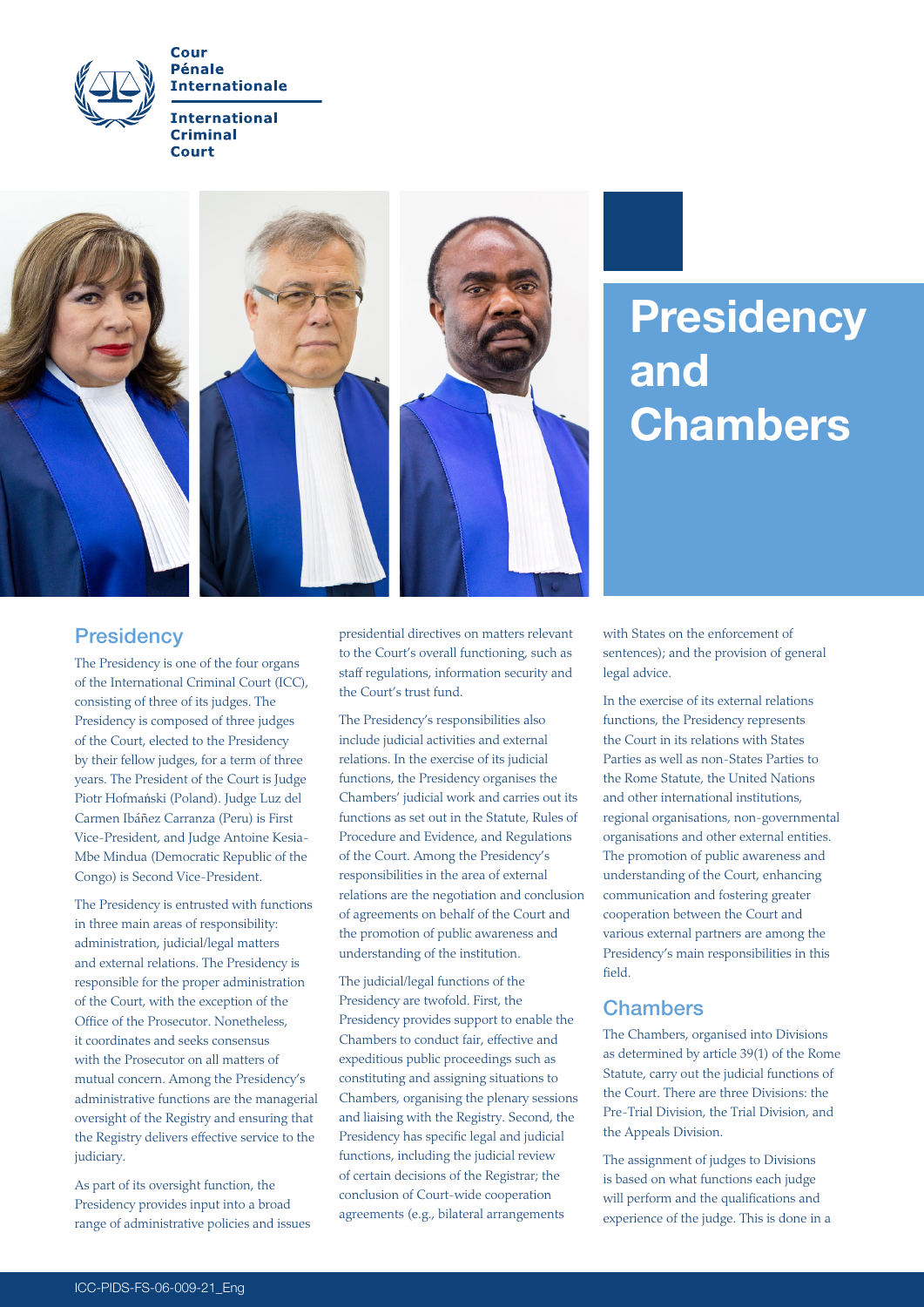manner ensuring that each Division benefits from an appropriate combination of expertise in criminal law and procedure and international law. The judges assigned to the Appeals Division serve exclusively in that Division for their entire term of office.

If the Court's workload so requires, and with a view to ensuring efficient management, the Presidency may decide to constitute more than one Pre-Trial or Trial Chamber. It may also decide to attach temporarily a judge of the Trial Division to the Pre-Trial Division and vice versa.

From among the members of each Division a President of the respective Division is elected to oversee that Division's administration for a period of one year.

## Pre-Trial Division

The Pre-Trial Division is composed of judges with experience primarily in criminal trials. The judges serve for a period of three years.

The Pre-Trial Chambers consist of three judges each, although many of the functions of the Chamber may be carried out by a Single Judge. The Presiding Judge of a Chamber is elected by the judges of the Chamber in question.

One of the Pre-Trial Chamber's functions is to grant or deny the Office of the Prosecutor leave to initiate an investigation. It makes a preliminary determination as to whether the case falls within the jurisdiction of the Court without prejudice, however, to subsequent determinations in respect of jurisdiction and admissibility.

Under the Rome Statute, if the decision is based on "interests of justice", the Pre-Trial Chamber may, on its own initiative, at the request of the State making a referral or of the United Nations Security Council, review a decision of the Prosecutor not to initiate an investigation or to prosecute.

It is the mandate of the Pre-Trial Chamber to issue warrants of arrest and summonses to appear before the Court at the request of the Prosecutor, and to guarantee the rights of all persons during the investigation phase. The Pre-Trial Chamber also issues orders to protect the rights of the participants in the proceedings and, where necessary, provides for the protection and privacy of victims and witnesses. It preserves evidence, protects persons who have been arrested or who have appeared in response to a summons, and safeguards information affecting national security.

Within a reasonable time after a suspect has been surrendered to the Court or has appeared voluntarily before the Court, the Pre-Trial Chamber holds a hearing in the presence of the Prosecutor and the suspect and/or his or her counsel with a view to determining whether the charges can be confirmed or not. A confirmation hearing can be held without the suspect being present.

# Trial Division

Most of the Trial Division judges have extensive experience in criminal trials. They serve in this Division for three years and thereafter until the completion of any case if the trial has already begun.

If the charges are confirmed by the Pre-Trial Chamber, the Presidency constitutes a Trial Chamber to try the case.

The Trial Chamber is composed of three judges, with a Presiding Judge elected by the judges of the Chamber in question. A Single Judge may also carry out the functions of the Chamber.

The Trial Chamber's primary function is to ensure a fair and expeditious trial, conducted with full respect for the rights of the accused and due regard for the protection of victims and witnesses.

Trials must be held in the presence of the accused and in public, unless special circumstances require that certain proceedings are held in closed session to protect confidential or sensitive information to be given in evidence, and victims and witnesses. The sentence is pronounced in public.

The Trial Chamber determines whether an accused is innocent or guilty of the charges and, if guilt has been determined, it imposes a sentence of imprisonment not exceeding a maximum of thirty years or, in cases of extreme gravity, life imprisonment. Financial penalties may also be imposed. The Trial Chamber may order reparation to victims, including restitution, compensation and rehabilitation.

As indicated above, the Presidency can decide to temporarily attach a judge assigned to the Pre-Trial Division to the Trial Division if the efficient management of the Court's workload so requires, but a judge who has participated in the pre-trial phase of a case can not, under any circumstances, be eligible to sit on the Trial Chamber hearing that case.

# Appeals Division

The Appeals Chamber consists of all five judges of the Appeals Division, out of which the Chamber decides on a Presiding Judge for each appeal.

The Division deals with appeals received from or filed by convicted persons, the Prosecutor, legal representatives of the victims or bona fide owners of property adversely affected by Court decisions.

The convicted person may appeal against conviction and sentence. The Prosecutor may appeal against the acquittal or conviction of an accused, or the sentence. Such appeals may be made on the grounds of procedural errors, errors of fact or law and on any other grounds affecting the fairness or reliability of the proceedings or decisions. The Appeals Chamber may reverse or amend the decision on conviction or sentence and may order a new trial before a different Trial Chamber. It may also revise the final judgement of conviction or the sentence.

The Appeals Chamber is also responsible for the review of sentence, i.e., to determine whether, after the person has served two-thirds of the sentence or 25 years in the case of life imprisonment, the sentence should be reduced. If the Appeals Chamber decides not to reduce the sentence, it thereafter reviews the question at least every three years. The Appeals Chamber is finally the body responsible for deciding questions relating to the disqualification of the Prosecutor or a Deputy Prosecutor.

Legal representatives of the victims, the convicted person or bona fide owner of property adversely affected by an order for reparation to victims may appeal against the order. Other decisions made during the course of the proceedings by the Pre Trial Chamber may also be appealed, including decisions with respect to jurisdiction and admissibility.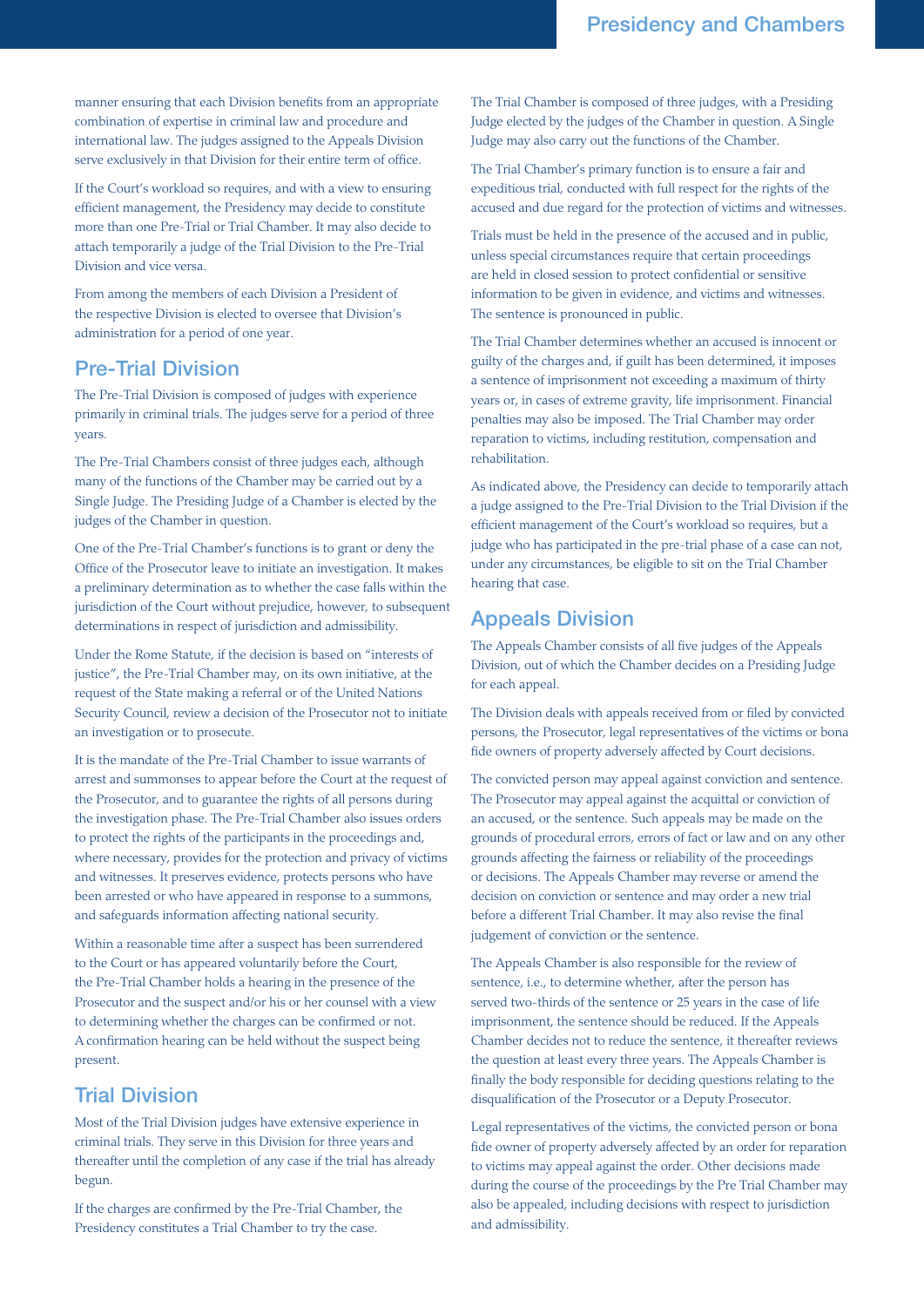### Pre-Trial Division

#### Judge Antoine Kesia-Mbe Mindua

(Democratic Republic of the Congo), President of the Division and and Second ICC Vice-President

Judge Péter Kovács (Hungary) Judge Tomoko Akane (Japan)

Judge Reine Alapini-Gansou (Benin)

Judge Rosario Salvatore Aitala (Italy)

Judge Maria del Socorro Flores Liera (Mexico)

Judge Sergio Gerardo Ugalde Godinez (Costa Rica)

### Pre-Trial Chamber I

*Situations in Democratic Republic of the Congo; Libya; Mali; Georgia; Gabon; Registered Vessels of Comoros, Greece and Cambodia; Bangladesh/ Myanmar; Palestine; the Plurinational State of Bolivia; the Bolivarian Republic of Venezuela I and the Bolivarian Republic of Venezuela II*

Judge Péter Kovács, Presiding

Judge Reine Alapini-Gansou

Judge María del Socorro Flores Liera

## Pre-Trial Chamber II

*Situations in Central African Republic I; Central African Republic II; Uganda; Darfur, Sudan; Kenya; Côte d'Ivoire; Afghanistan; and Burundi*  Judge Rosario Salvatore Aitala, Presiding Judge Antoine Kesia-Mbe Mindua Judge Tomoko Akane

#### Trial Division

**Judge Bertram Schmitt** (Germany), President of the Division **Judge Chang-ho Chung (Republic of Korea)** Judge Kimberly Prost (Canada) Judge Joanna Korner (United Kingdom) Judge Miatta Maria Samba (Sierra Leone) Judge Althea Violet Alexis-Windsor (Trinidad and Tobago)

#### Trial Chamber I

*The Prosecutor v. Ali Muhammad Ali Abd-Al-Rahman* Judge Joanna Korner, Presiding Judge Reine Alapini-Gansou Judge Althea Violet Alexis-Windsor

### Trial Chamber IV

*The Prosecutor v. Abdallah Banda Abakaer Nourain* Judge Kimberly Prost, Presiding Judge Reine Alapini-Gansou Judge María del Socorro Flores Liera

#### Trial Chamber IX

*The Prosecutor v. Dominic Ongwen* Judge Bertram Schmitt, Presiding Judge Péter Kovács Judge Chang-ho Chung

## Trial Chamber II

*The Prosecutor v. Germain Katanga The Prosecutor v. Thomas Lubanga Dyilo The Prosecutor v. Bosco Ntaganda* Judge Chang-ho Chung, Presiding Judge Péter Kovács Judge María del Socorro Flores Liera

### Trial Chamber V

*The Prosecutor v. Alfred Yekatom and Patrice-Edouard Ngaïssona* Judge Bertram Schmitt, Presiding Judge Péter Kovács Judge Chang-ho Chung

#### Trial Chamber X

*The Prosecutor v. Al Hassan Ag Abdoul Aziz Ag Mohamed Ag Mahmoud* Judge Antoine Kesia-Mbe Mindua, Presiding Judge Tomoko Akane Judge Kimberly Prost

#### Trial Chamber III

*The Prosecutor v. Paul Gicheru*

Judge Miatta Maria Samba

#### Trial Chamber VIII

*The Prosecutor v. Ahmad Al-Faqi Al Mahdi* Judge Antoine Kesia-Mbe Mindua, Presiding Judge Bertram Schmitt Judge María del Socorro Flores Liera

#### Appeals Division

Judge Piotr Hofmanski (Poland), President of the Division and President of the ICC Judge Luz del Carmen Ibáñez Carranza (Peru), First Vice-President of the ICC

Judge Marc Perrin de Brichambaut (France)

Judge Solomy Balungi Bossa (Uganda)

Judge Gocha Lordkipanidze (Georgia)